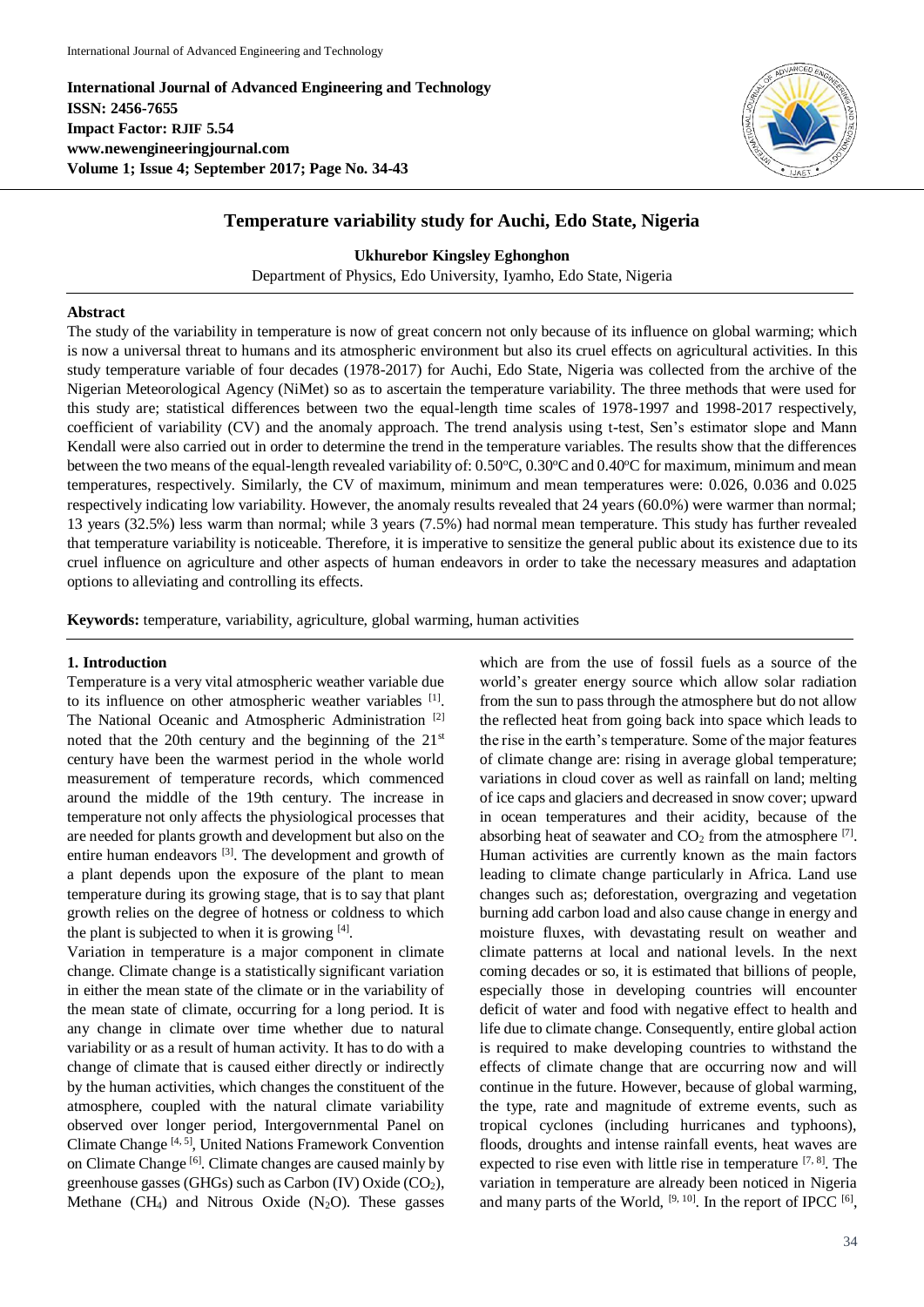they highlighted many uncertainties about climate change, they stated that; warming of the climate system is now unequivocal and it is obvious that global warming is higher because of the man-made emissions of GHGs, in particular  $CO<sub>2</sub>$  and this have altered the atmospheric characteristics such as temperature, rainfall, levels of  $CO<sub>2</sub>$  and ground level ozone. However, continual increase in fossil fuel burning and changes in land use have caused rise in the amount of heat from the sun withheld in the earth's atmosphere, which ideally suppose to be radiated back into space. This increase in heat has resulted to the greenhouse effect, which consequently led to climate change. The current population pressure and poverty has led to certain human activities such as deforestation and bush burning to increase the level of  $CO<sub>2</sub>$ in the atmosphere, which in turn increase global warming. The effects of climate change and variability have really affected the development and have made the achievement of the Millennium Development Goals (MDGs) significantly more tedious in Nigeria; because the impacts of climate change and variability have higher effects in less privileged developing countries than those of more developed nations, the United State Agency for International Development<sup>[11]</sup>.

Specifically, Auchi areas of Edo State, Nigeria are vulnerable to climate change because of the dependence on rain-fed agriculture which relies directly or indirectly on climate change; agricultural activities from planting to harvesting are dependant either directly or indirectly to climate change and variability. The significance of climate change and variability cannot be over emphasized considering its impacts on water availability, quality and quantity, food security, agriculture, health, air quality, species migration and sea level rise. These pose great environmental challenges as well as economic losses to the area, country and the world at large. On the other hand, it is predicted that the impacts of climate change such as sea-level rise, droughts, heat waves, floods and changes in precipitation, could, by 2080 will push 600 million people into food shortages and the number of people facing water scarcities would reached 1.8 billion  $[12]$ . It is essential for researchers to take the study of temperature variability very serious not only because it is a major component in atmospheric/climatic studies but its influence on other climatic variables which have great impacts in environmental related hazards that have affected agricultural activities and caused a lot of harms to lives and properties <sup>[13]</sup>. Although, there have reports of climate change generally in Nigeria as a result in the variation in temperature, precipitation amount and rainfall quantity for quite some time now as observed by [9, 10, 14, 15, 16, 17, 18] and many other researchers. This study is uniquely timely not only because of the importance of temperature but also to the best of our knowledge from existing literatures it is one of the most recent studies specifically on temperature variability in Auchi area of Edo State, Nigeria. This research will be helpful in the sense that individuals will be sensitized about the existence of temperature variability, its influence in all aspects of human endeavors so as to take the appropriate alleviating measures in combating its menace generally.

# **2. Materials and Methods**

## **2.1 Area of Study**

Auchi is in the northern part of Edo State, Nigeria, located within Latitude 7.07°N and Longitude 6.27°E of the Greenwich Meridian. The area experiences the humid tropical climate, which is characterized by wet and dry seasons; the vegetation is that of the Savannah, with mostly open grassland and few scattered fire resistant trees. The topography is relatively undulating and it slopes from the north of the area to the south with an approximate population of 62,907<sup>[19]</sup>.

# **2.2 Materials used for the Study**

The materials used for this study are:

- Monthly maximum and minimum temperatures data of forty years (1978-2017) collected from NiMet
- Monthly mean temperatures of forty years (1978-2017) calculated from monthly maximum and minimum temperatures
- Statistical Package (IBM SPSS Version 20, Microsoft Excel, MATLAB).

The mean temperature was calculated using;

$$
T_{mean} = \frac{Tmax + Tmin}{2} \tag{1}
$$

Where  $T_{mean}$  is the mean temperature, **Tmax** is the maximum temperature and  $Tmin$  is the minimum temperature.

The non parametric Thom's homogeneity test was used for this study. Homogeneity in climate series is said to occur when its variations are caused by changes in weather and climate <sup>[18, 20]</sup>. For  $N \ge 25$ , if the climate series is homogenous, the distribution of the number of runs  $(R)$  approximates a normal distribution with the mean *(X)* and variance, *S(R)* as:

$$
X(R) = \frac{N+2}{2} \tag{2}
$$

$$
S(R) = \frac{N(N-2)}{4(N-1)}
$$
 (3)

$$
Z = \frac{R - E(R)}{\sqrt{S(R)}}\tag{4}
$$

For  $\alpha = 0.01$  level of significance, the null hypothesis  $(H_0)$ , that the data is homogenous is accepted if  $|Z| \le 2.58$ , otherwise an alternative hypothesis  $(H_a)$  is accepted. For  $\alpha =$ 0.05 level of significance,  $H_0$ , that the data is homogenous is accepted if  $/Z \leq 1.96$ , otherwise  $H_a$  is accepted.

# **2.3 Methods Used for the Study**

Weather data collection and analysis were the methods used for this study. The three methods that were employed in the analysis of the collected weather data:

- Simple Approach
- Coefficient of Variability (CV) and
- Anomaly Approach

Trend evaluation using parametric and non parametric methods was also carried out in order to determine the variations in the climatic variables.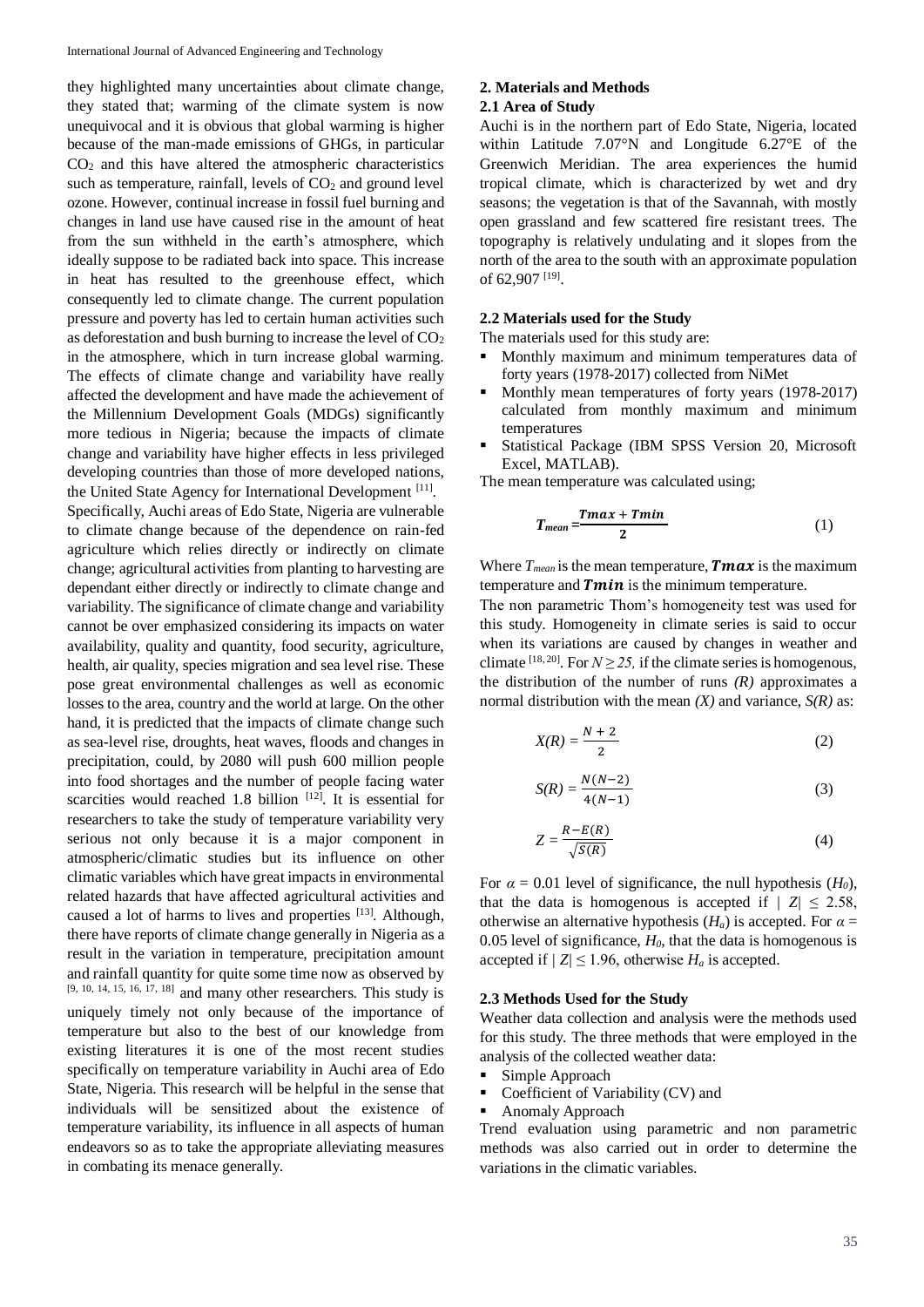## **2.3.1 Simple Approach**

This method measures the temperature variability by dividing the climatic time series into two equal periods as recommended by World Meteorological Organization<sup>[21]</sup>. The two equal length time scales used are; 1978-1997 and 1998-2017. The differences between their means *(X)* and standard deviations  $(\delta)$  are computed and the climate variability is obtained by Eqns. 5 and 6 accordingly;

$$
C_v = X_1 - X_2 \tag{5}
$$

$$
C_v = \delta_1 - \delta_2 \tag{6}
$$

Where  $C_v$  is the temperature variability,  $X_l$  is the mean of the first time scale,  $X_2$  is the mean of the second time scale,  $\delta_l$  is the standard deviation of the first time scale and  $\delta_2$  is the standard deviation of the second time scale.  $X$  and  $\delta$  were obtained using;

$$
\mu = \sum_{i=1}^{n} \chi i \tag{7}
$$

$$
\delta = \sqrt{\sum_{i=1}^{n} (xi - \mu)^2}
$$
 (8)

Where  $x_i$  is the temperature variable and *n* is the sample size. While the statistics for the skewness  $(g_1)$  and kurtosis  $(g_2)$ were obtained using Eqns. 9 and 10 respectively.

$$
g_{l} = \frac{\frac{1}{n-1} \sum_{i=1}^{n} (x i - \mu)^{3}}{\delta^{3}}
$$
(9)

$$
g_2 = \frac{\frac{1}{n-1} \sum_{i=1}^n (xi - \mu)^4}{\delta^4} \tag{10}
$$

#### **2.3.2 Coefficient of Variability (CV) Approach**

This is the second method that was employed in analyzing the temperature variability for this study. It compares the size of standard deviation relative to the mean of the climatic data. It was obtained using Eqn. 11;

$$
C_v = \frac{\delta}{\mu} \tag{11}
$$

Note:  $C_v$  value of below 0.1 (10%) indicates low variability, above 0.9 (90%) reveals high variability; while the climate is stable if  $C_v \le 0.4$  (40%), after which it becomes unstable <sup>[18]</sup>.

# **2.3.3 Anomaly Approach**

The anomaly approach is the third method used for this study. It determine the mean temperature that are higher than normal (hot), designated by positive values and mean temperature lower than normal (cooling) designated by negative values for the period of study. In this method, the average value of the temperature variables over a period of thirty years was computed. The climate normal (thirty years) used was the mean of 1978-2007 climatic periods as recommended by NiMet <sup>[22]</sup>. The anomaly was obtained by subtracting the climate normal from yearly mean the temperature variables as shown in Eqn. 12;

$$
A = X_i - \mu_{30} \tag{12}
$$

Where *A* is the anomaly,  $\mu_{30}$  is the climate normal and  $X_i$  is the average value of the temperature variable.

The decadal maximum, minimum and mean temperatures were obtained by using the deviation of the decadal mean (ten years mean) of each climatic variable from the climate normal of the temperature variable as presented in Eqn. 13;

$$
D_a = \mu_{10} - \mu_{30} \tag{13}
$$

$$
D_a = \frac{\mu 10 - \mu 30}{\mu 30} \times 100
$$
 (14)

Where  $D_a$  is the decadal anomaly,  $\mu_{10}$  is the decadal mean.

#### **2.4 Trend Analysis**

Trend analysis was used to determine the change of the random variables during the period under consideration (1978-2017) in statistical terms. The estimate of the magnitudes of the trends in the annual maximum, minimum and mean temperatures of the forty years and their statistical significances were obtained. The methods employed in detecting the trend of the temperature variables were both parametric and non parametric tests [18, 23, 24]. The parametric test used is the Student's *t*-test, while the non parametric tests used were the Mann Kendall and Sen's estimator slope methods. The non parametric test is more reliable and better when the distribution data are skewed and it is a function of ranks of the observations. However, unlike the parametric test, non parametric test it is not affected by the outliers [20, 24, 25] .

## **2.4.1 Student's** *t***-test**

This method was performed by regressing temperature variable  $(y)$  on the time  $(x)$ . The method assumed a linear trend in the time series. The regression analysis was carried out by considering time as the independent variable, while the annual maximum, minimum and mean temperatures as the dependant variables [23]. The general statistical model use to represent linear regression is shown as Eqn. 15;

$$
y_i = \beta o + \beta x i + \varepsilon i \tag{15}
$$

Where  $y_i$  is the *ith* observation of the dependant variable (response),  $x_i$  is the ith value of the independent variable (years),  $\beta o$  is the intercept (constant),  $\beta$  is the slope of the regression line (trend of the climatic variables),  $\varepsilon i$  is random error. The regression analysis was carried out using IBM SPSS version 20 software. It is expected that the statistics in Eqn.16 follows student's t-distribution that has *n − 2* degrees of freedom [24];

$$
t = \frac{\frac{\beta}{\sum_{i=1}^{n} (y_i - Y)^2}}{(n-2) \sum_{i=1}^{n} (x - X)^2}
$$
 (16)

Where *t* is the student's *t* -value,  $\beta$  is the slope (trend), *n* is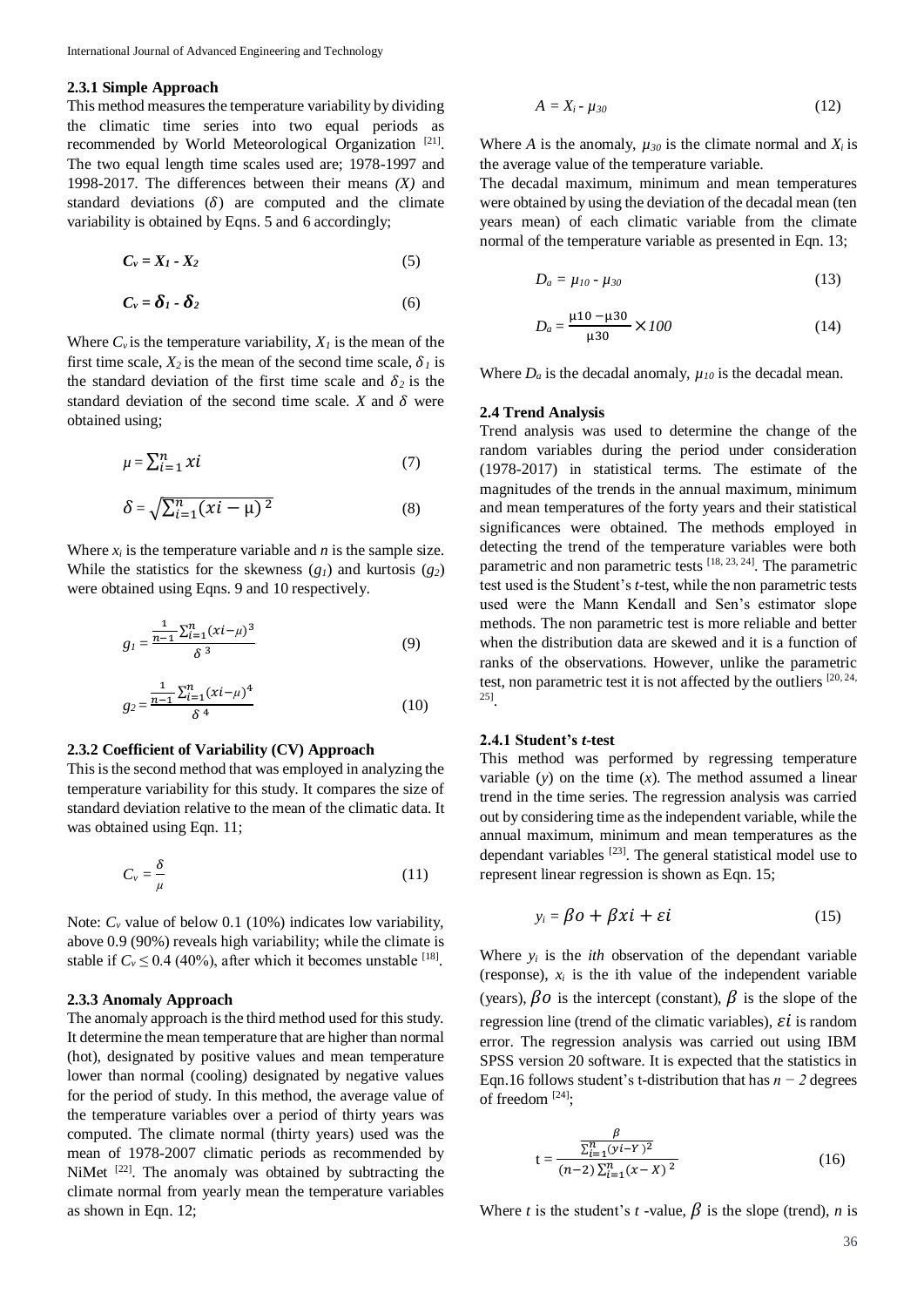the sample size,  $y_i$ <sup>*-Y*</sup> is the error, *X* is the mean of the independent variable x and *n-2* is the degrees of freedom. The term *Y* is given as;

$$
Y = \beta o + \beta x i \tag{17}
$$

*Ho*; that the trend in the temperature variables is not statistically significance is obtained when the computed value of t is less than the critical value.  $H_a$  is obtained if the calculated value of *t* is greater than the critical value.

# **2.4.2 Sen's Estimator Slope**

The Sen's estimator slope is applicable for the determination of the extent of the trend in the time series temperature variable. In this method, the slopes  $(T_i)$  of all the data pairs were computed using Eqn.  $18^{[23]}\cdot$ 

$$
T_i = \frac{xj - xk}{j - k} \tag{18}
$$

Where  $i = 1, 2, \ldots, N$  in which *N* is the number of observations,  $xj$  and  $xk$  are values of the climatic data at times *j* and *k* respectively, for which  $(j - k)$  The median of these values of  $T_i$  is regarded as the Sen's estimator slope, which is calculated in Eqn. 19 $^{[23]}$  as;

$$
\beta = \begin{cases} \frac{T(N+2)}{2} & \text{if } N \text{ is odd} \\ \frac{1}{2}(T(N/2 + T(N+2))/2 & \text{if } N \text{ is even} \end{cases} (19)
$$

If *β* has positive value, it implies an inclining trend, but if negative it implies declining trend in the climatic time series. The statistical significance of the trend is ascertained using the Mann Kendall test.

# **2.4.3 Mann Kendall Test**

This test was used to determine the presence of trend or otherwise in the temperature variables and the statistical significance of the trend. The Mann Kendall indentified the  $H_0$  of the presence of trend versus the  $H_a$  that there is no trend. The Mann Kendall test can be applied to non normal distribution that has seasonality, missing values and unusual data [18, 23]. The temperature data were divided into four decades; 1978-1987, 1988-1997, 1998-2007 and 2008-2017. The trends for the temperature data were then obtained. The Mann Kendall (*S*) statistics is defined by <sup>[18, 23, 24]</sup> as;

$$
S = \sum_{i=1}^{n-1} \sum_{j=i+1}^{n} sign (xj - xi)
$$
 (20)

Where  $n$  is the number of data points,  $x$  is the observed climatic variable,  $(xj > xi)$  taking  $(xj - xi) = \theta$ , the value of  $Sign(\theta)$  was calculated by;

$$
Sign(\theta) = \begin{cases} +1 \text{ if } \theta > 0\\ 0 \text{ if } \theta = 0\\ -1 \text{ if } \theta < 0 \end{cases}
$$
 (21)

The *Z*-statistics was estimated using [20, 23, 24] Eqn. 22;

$$
Z = \begin{cases} \frac{s-1}{\sqrt{V(s)}} & \text{if } s > 0\\ 0 & \text{if } s = 0\\ \frac{s+1}{\sqrt{V(s)}} & \text{if } s < 0 \end{cases}
$$
 (22)

Where the variance,  $V(s)$  is calculated using Eqn. 23;

$$
V(s) = \frac{n(n-1)(2n+5) - \sum_{q=1}^{p} t_q(tq-1)(2tq+5)}{18} \tag{23}
$$

Where  $p$  is the number of tied groups (zero differences between the compared values of the temperature data), *tq* is the number of the data points in the *qth* tied group.

*H<sup>0</sup>* is rejected and *H<sup>a</sup>* is accepted if the calculated value of *Z > Z*∝*/2* at <sup>∝</sup> level of significance, otherwise *H<sup>0</sup>* is accepted and *H<sub>a</sub>* rejected at  $\alpha = 0.05$ ,  $Z_{\alpha/2} = 1.96$  and at  $\alpha = 0.01$ ,  $Z_{\alpha/2} =$  $1.65$ <sup>[18, 24]</sup>.

# **3. Results and Discussion 3.1 Homogeneity Test**

The homogeneity test performed on the temperature variables used for this study is shown in Table 1. The data homogeneity test is important in identifying the reliability as well as the suitability of the time series data for climate variability studies<sup>[26]</sup>.

**Table 1:** Homogeneity Test for the Temperature Variables

|                                               | <b>Climate Weather Variables</b> |                     |               |  |  |  |  |
|-----------------------------------------------|----------------------------------|---------------------|---------------|--|--|--|--|
|                                               | $\blacksquare$ max               | $\mathbf{T}_{\min}$ | <b>⊥</b> mean |  |  |  |  |
| Z-value                                       | $1.32*$                          | $0.69*$             | $1.32*$       |  |  |  |  |
| $*7$ -value is significant at $\alpha = 0.05$ |                                  |                     |               |  |  |  |  |

 $Z$ -value is significant at  $\alpha$ 

This shows that the maximum, minimum and mean temperatures during the forty years (1978-2017) under investigation were homogenous. The *Z*-statistics is also shown in Table 1, in which the result signified that, the homogeneity of all the temperature variables were statistically significant at 95% confidence level as the computed *Z*-value was less than 1.96 for all the temperature variables considered. This ascertained that the temperature data used for this study were good and reliable for climate variability studies.

### **3.2 Variations in the Annual Temperature Variables**

The annual variations in the maximum, minimum and mean temperatures during the forty years (1978-2017) under investigation are presented in Figures 1 - 3 respectively. From the Figures it is shown that there were variations in the sense that some years recorded higher values of the temperature variables than other years.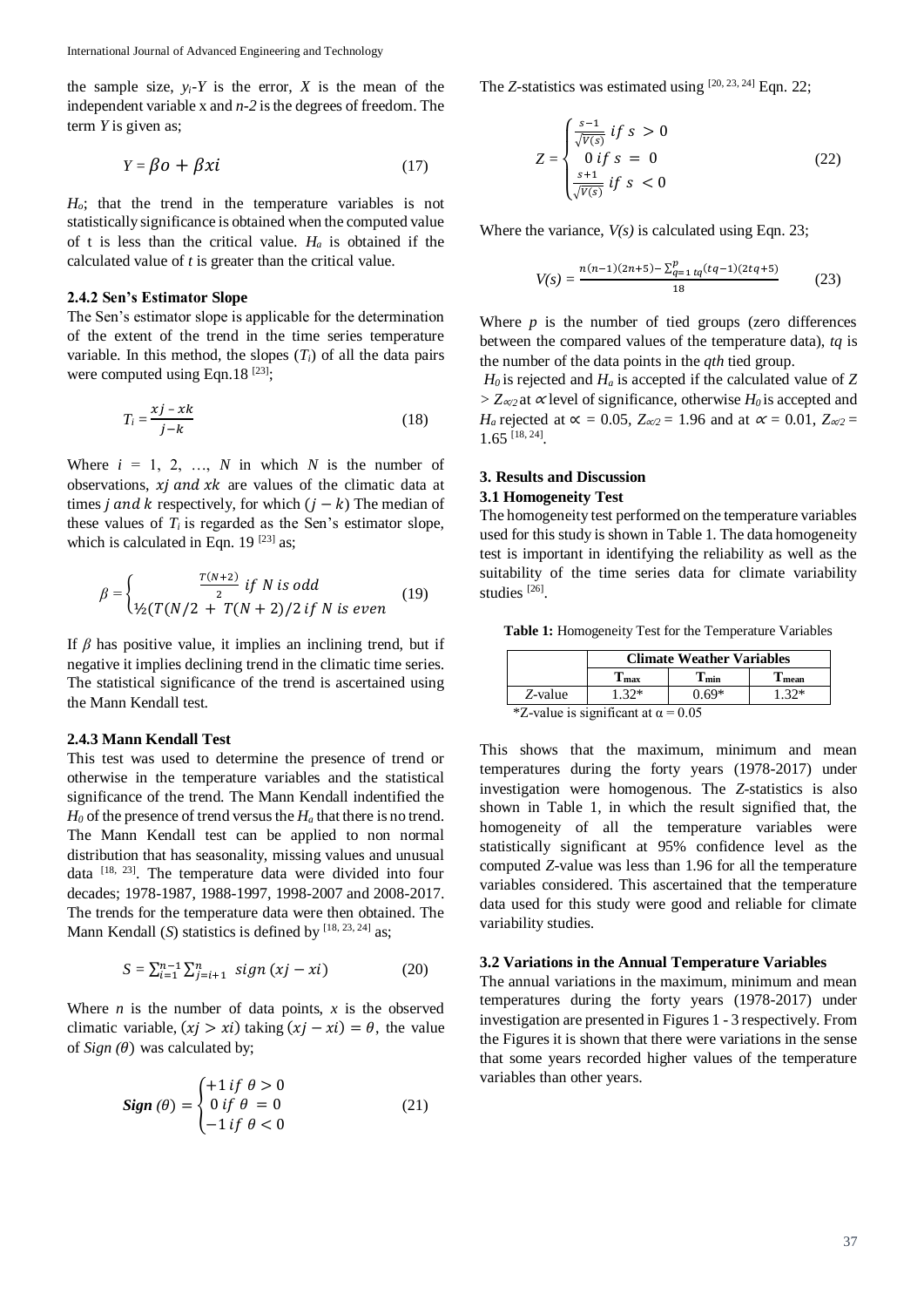

**Fig 1:** Annual Average Maximum Temperature Variations



**Fig 2:** Annual Average Minimum Temperature Variations



**Fig 3:** Annual Average Mean Temperature Variations

The annual variations in the maximum temperatures are shown in Figure 1. It was observed that 2013 had the highest maximum temperature value of  $34.6^{\circ}$ C; while 1996 has the lowest maximum temperature value of 30.8°C. This revealed that there were variations in the maximum temperatures. Extremely high temperature can cause impairment to soilwater availability and also capable of resulting to respiration to prevent photosynthesis processes thereby having negative effects on agricultural yields  $[3, 27, 28]$  and this could also lead to environmental hazard. The annual variations in the minimum temperatures are shown in Figure 2. It was observed that 2017 recorded the highest minimum temperature value of 20.1°C; while, 1987 and 1988 recorded the lowest minimum temperature values of  $17.7^{\circ}$ C each. This revealed some variations in the minimum temperatures. It is obvious that higher or lower temperatures to an extent are harmful to plants, animals and humans. According to [3] the raise in temperature affects the physiological processes needed for plant growth and development. The annual variations in the mean temperatures are shown in Figure 3. It was observed that the highest mean temperature value of  $27.3$ °C occurred 2006; while, 1987 and 1996 were the least warm years with mean temperatures of  $24.5^{\circ}$ C each. This revealed some variations in the mean temperatures. According to  $[4, 27]$ , the mean temperature in particular has a significant role in the development and growth of plants

especially during the growing stage. It is therefore obvious that variations in the climatic variables to an extent are harmful to plants, animals and humans.

# **3.3 Descriptive statistics of the temperature variables**

The statistical parameters used for the descriptive statistics of the temperature variables during the forty years (1978-2017) under investigation which is presented in the Table 2 are; maximum (*Max*), minimum (*Min*), mean (*X*), median (*med*) and standard deviation  $(\delta)$ .

**Table 2:** Descriptive Statistics of the Temperature Variables

| <b>Statistical Parameters</b> | <b>Climate Variables</b> |                |                            |  |  |
|-------------------------------|--------------------------|----------------|----------------------------|--|--|
|                               | $T_{min}$ (°C)           | $T_{max}$ (°C) | $T_{mean}$ <sup>(°C)</sup> |  |  |
| Max                           | 17.7                     | 30.8           | 24.5                       |  |  |
| Min                           | 20.1                     | 34.6           | 27.3                       |  |  |
| X.                            | 19.1                     | 31.9           | 25.5                       |  |  |
| Med                           | 19.2                     | 31.8           | 25.5                       |  |  |
|                               | 0.636                    | 0.815          | በ 629                      |  |  |

It was observed that the annual maximum temperature, the *Max* value was 34.6°C and the *Min* value was 30.8°C with the corresponding *X*, *med* and  $\delta$  of; 31.9°C, 31.8°C and 0.815°C, respectively. On the other hand, the minimum temperature had the *Max* value of 20.1°C and *Min* value of 17.7°C, with the corresponding *X*, *med* and  $\delta$  of; 19.0<sup>o</sup>C, 20.0<sup>o</sup>C and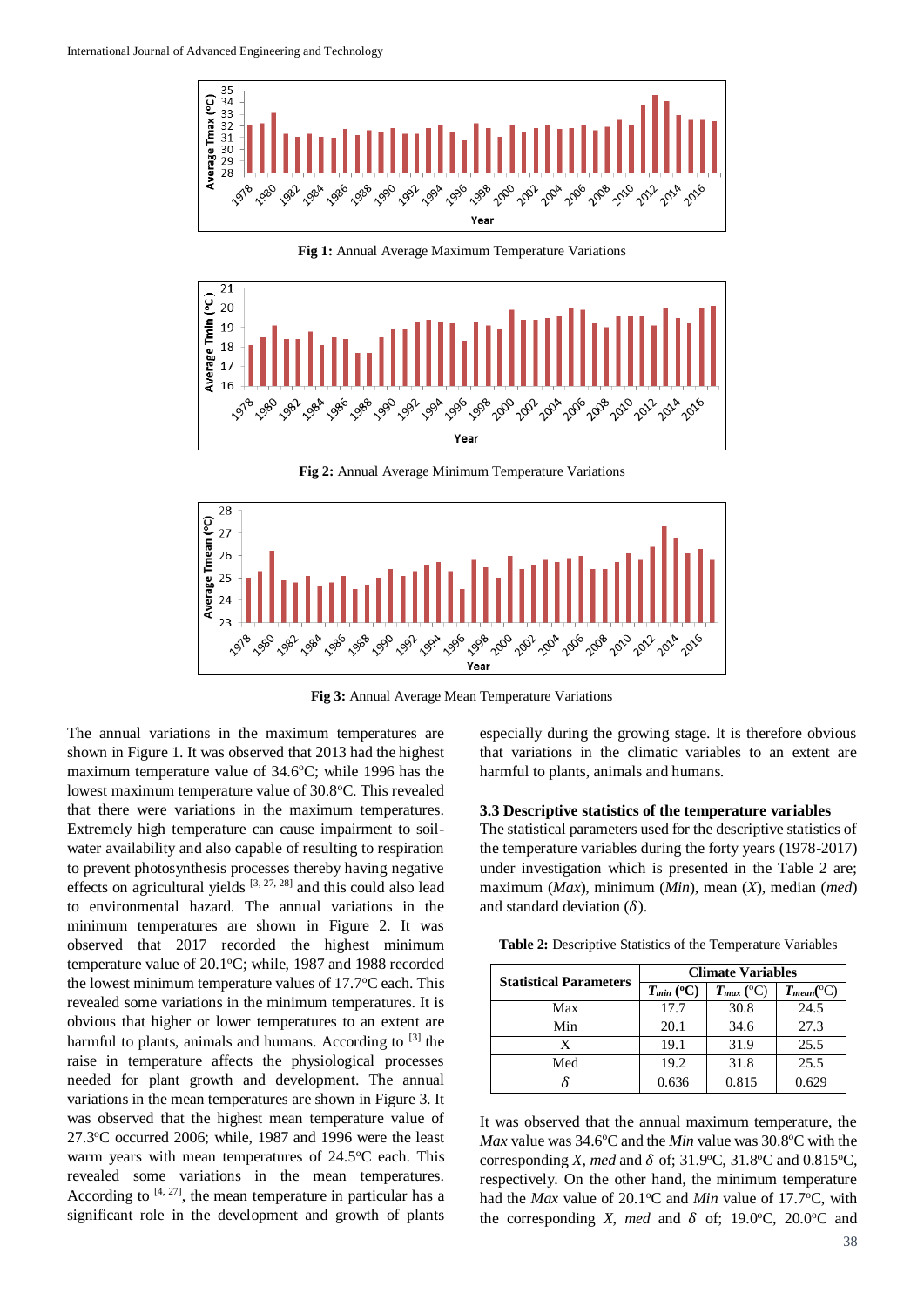$0.684$ <sup>o</sup>C, respectively. However, the mean temperature was observed to have a *Max* of 27.3°C and *Min* value of 24.5°C with the corresponding *X*, *med* and  $\delta$  of; 25.5°C, 25.5°C and  $0.629^{\circ}$ C, respectively. The maximum temperature have the highest variability during the period under consideration as it can be seen to have the highest  $\delta$  value of 0.815°C compared to the minimum and mean temperatures. It is obvious that the temperature variability to an extent is harmful to plants, animals and humans. As reported by  $[4, 27]$ , the variations of temperature variables have great consequences on reliable agriculture.

## **3.4 Variability of the temperature variables**

The variability of the climatic variables used for this study for the period under consideration is shown in Table 3. The variability was in terms of the differences between the means, standard deviations, coefficient of variability, skewness and kurtosis of two the equal-length time scales of 1978-2007 and 1998-2017 respectively. The overall (1978-2017) mean (*X*), standard deviation  $(\delta)$ , coefficient of variability  $(CV)$ , skewness (*g1*) and kurtosis (*g2*) are also shown in the Table.

**Table 3:** Variability of the Temperature Variables

| <b>Statistical</b><br><b>Parameters</b> | <b>Periods</b> | $T_{max}$ | $T_{min}$ | $T_{mean}$ |
|-----------------------------------------|----------------|-----------|-----------|------------|
|                                         | 1978-2017      | 31.900    | 19.000    | 25.500     |
|                                         | 1978-2007      | 31.600    | 18.900    | 25.300     |
| X                                       | 1988-2017      | 19.200    | 19.200    | 25.700     |
|                                         | Variability    | $-0.300$  | $-0.300$  | $-0.400$   |
|                                         | 1978-2017      | 0.816     | 0.684     | 0.630      |
| δ                                       | 1978-2007      | 0.542     | 0.688     | 0.512      |
|                                         | 1988-2017      | 0.853     | 0.455     | 0.622      |
|                                         | Variability    | $-0.311$  | 0.233     | $-0.110$   |
|                                         | 1978-2017      | 0.026     | 0.036     | 0.025      |
| CV                                      | 1978-2007      | 0.017     | 0.036     | 0.020      |
|                                         | 1988-2017      | 0.027     | 0.024     | 0.024      |
|                                         | Variability    | $-0.010$  | 0.012     | 0.012      |
|                                         | 1978-2017      | 1.545     | $-0.293$  | 0.525      |
|                                         | 1978-2007      | 0.765     | $-0.172$  | 0.026      |
| g <sub>I</sub>                          | 1988-2017      | 1.591     | $-0.850$  | 0.473      |
|                                         | Variability    | $-0.826$  | 0.678     | $-0.447$   |
|                                         | 1978-2017      | 2.784     | $-0.662$  | 0.338      |
|                                         | 1978-2007      | 1.591     | $-0.643$  | $-0.874$   |
| 82                                      | 1988-2017      | 2.820     | 0.708     | 1.022      |
|                                         | Variability    | $-1.229$  | $-1.351$  | $-1.896$   |

It was shown that the temperature variables recorded some level of variability using the differences between the means of the equal-length time scales of 1978-2007 and 1998-2017

of;  $-0.5\degree$ C,  $-0.3\degree$ C and  $-0.4\degree$ C for maximum, minimum and mean temperatures respectively. The negative sign implies that the mean of base line first time scale for 1978-2007 is lower than the mean of the second time scale for 1998-2017; which signifies temperature change. However, using the differences between the standard deviations of the equallength time scales of the temperature variables, the variability of; -0.311 $^{\circ}$ C, 0.233 $^{\circ}$ C and -0.110 $^{\circ}$ C for maximum temperature, minimum temperature and mean temperature respectively were obtained. On the other hand, the CV of the temperature variables using the time scales of 1978-2007 also recorded some changes. The values are; 0.017 (1.7%), 0.036 (3.6%) and 0.020 (2.0%) respectively for maximum temperature, minimum temperature and mean temperature; while for the 1998-2017 time scale, the CVs are; 0.027 (2.7%), 0.024 (2.4%), 0.024 (2.4%) and 0.146 (14.6%), respectively. The overall coefficient of variability (CV) of the maximum temperature, minimum temperature and mean temperature for the period under investigation are; 0.026 (2.6%), 0.036 (3.6%) and 0.025 (2.5%) respectively; signifying low variability. Similarly, the differences in the skewness of the two equal-length time scales for maximum temperature, minimum temperature, mean temperature are; - 0.826, 0.678 and -0.447 respectively; while the differences in the kurtosis of the two equal-length time scales for maximum temperature, minimum temperature and mean temperature are; -1.229, -1.351 and -1.896 respectively, signifying that the temperature variables were skewed. Furthermore, the analysis of the distribution of the historic data (skewness) for the 1978-2017 showed that the maximum temperature and mean temperature had the positive values of 1.545 and 0.525 respectively; implying that they were right skewed and this is in perfect agreement with the work of  $^{[18]}$  and NiMet  $^{[22]}$ observation and this could affect the hydrologic characteristics of an area as the water availability can be impaired and have vicious effects on the entire environment.

#### **3.5 Anomalies of the temperature variables**

In order to ascertain the deviation of each climatic variable from the established normal climate for the period under investigation (1978-2017), the anomalies of the climatic variables were computed and are shown in Figures 4, 5 and 6 for maximum, minimum and mean temperatures respectively. The established normal for rainfall, maximum, minimum and mean temperatures are;  $31.6^{\circ}$ C,  $18.9^{\circ}$ C and 25.3<sup>o</sup>C, respectively, any deviation from this established normal climate signifies climate variability.



**Fig 4:** Annual Maximum Temperature Anomalies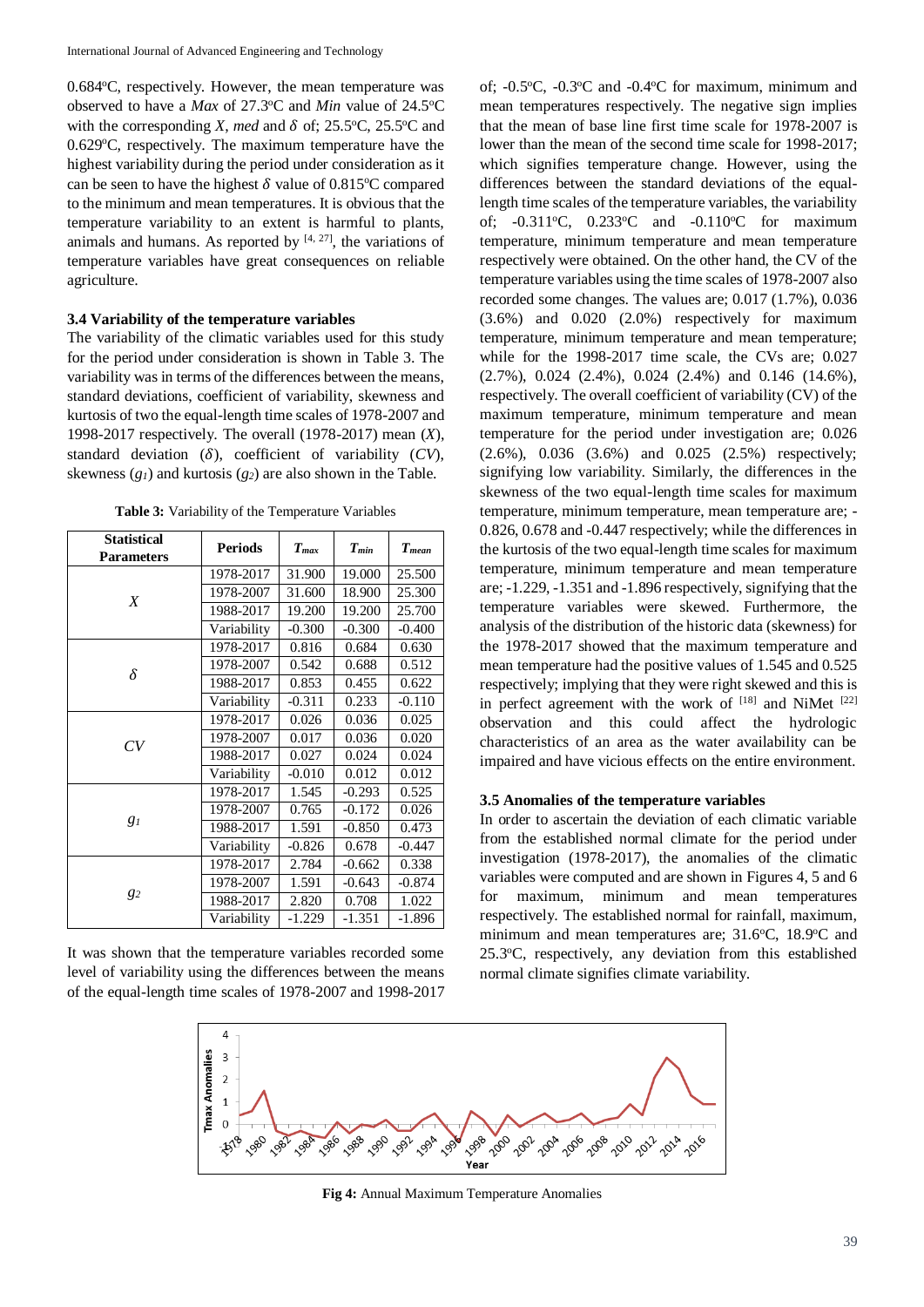

**Fig 5:** Annual Minimum Temperature Anomalies



**Fig 6:** Annual Mean Temperature Anomalies

In Figure 4 the anomalies of the maximum temperature are shown. The reference line represents the mean value of the climatic variable over thirty (30) years and which in turn implies the climate normal. However, any yearly mean value that is above the reference line (positive) signifies that the year is warmer than normal; while any yearly average value of the climatic variable that is below the reference line (negative) signifies that the year is less warm than normal. It was observed that twenty five years representing 62.5% recorded higher maximum temperature than normal; thirteen years representing 32.5% recorded lower maximum temperature than normal; while only two years representing 5% recorded normal maximum temperature. In Figure 5 the anomalies of minimum temperature are shown. The reference line in the Figure represents the mean value of the climatic variable over thirty years and which in turn implies the climate normal. However, twenty five years representing 62.5% recorded higher minimum temperature than normal; twelve years representing 30% recorded lower minimum temperature than normal; while three years representing 7.5% had normal minimum temperature. Figure 6 shows the mean temperature anomaly. The reference line in the Figure represents the mean value of the climatic variable over thirty years and which in turn implies the climate normal. However, twenty four years representing 60.0% recorded higher mean temperatures than normal; thirteen years representing 32.5% recorded lower mean temperatures than normal; while three years representing 7.5% recorded normal mean temperatures. These temperature anomalies revealed that climate change signal is stronger and steadily increasing by the year. This again affirms the fact that Nigeria like most part of the world is experiencing the basic features of climate variability  $[9, 10]$ . Climate variability poses a great challenge not only to agriculture but to all human endeavors. It is a limiting factor especially in agriculture [27, 29].

### **3.6 Decadal variability of the temperature variables**

The decadal variability for maximum, minimum and mean

temperatures for the period under consideration (1978-2017) are presented in Tables, 4, 5 and 6 respectively. The decadal mean and percentage changes are also contained in the Tables accordingly.

**Table 4:** Decadal Variability of Maximum Temperature

| <b>Decade</b> | $\mu_{10}$<br>$(^{\circ}C)$ | $\mu_{10}$ . $\mu_{30}$ (°C) | <b>Percentage</b><br>Change $(\% )$ |
|---------------|-----------------------------|------------------------------|-------------------------------------|
| 1978-1987     | 31.6                        |                              |                                     |
| 1988-1997     | 31.6                        |                              |                                     |
| 1998-2007     | 31.8                        | 0.2                          | 0.6                                 |
| 2008-2017     | 32.9                        | $\cdot$ 3                    |                                     |

**Table 5:** Decadal Variability of Minimum Temperature

| <b>Decade</b> | $\mu_{10}$ (°C) | $\mu_{10}$ - $\mu_{30}$ | <b>Percentage</b><br>Change $(\% )$ |
|---------------|-----------------|-------------------------|-------------------------------------|
| 1978-1987     | 18.4            | $-0.5$                  | -2.7                                |
| 1988-1997     | 18.9            |                         |                                     |
| 1998-2007     | 19.5            | 0.6                     | 3.2                                 |
| 2008-2017     | 19.6            |                         | 37                                  |

**Table 6:** Decadal variability of Mean Temperature

| <b>Decade</b> | $\mu_{10}$   | $\mu_{10}$ . $\mu_{30}$ | Percentage<br>Change (%) |
|---------------|--------------|-------------------------|--------------------------|
| 1978-1987     | 25.0         | $-0.3$                  | $-1.1$                   |
| 1988-1997     | 25.2         | -0.1                    | $-0.4$                   |
| 1998-2007     | 25.6         | 0.3                     | 1.2                      |
| 2008-2017     | $16^{\circ}$ | ገ ዓ                     | 3.6                      |

Table 4 shows the decadal variability of the maximum temperature, the decadal mean and percentage changes in the maximum temperature accordingly using the established normal maximum temperature of  $31.60^{\circ}$ C. The positive sign signifies higher maximum temperature than normal; while the negative sign signifies lower maximum than normal. It was observed that 1978-1987 and 1988-1997 had normal maximum temperatures; while 1998-2007 and 2008-2017 were higher than the normal maximum temperature by 0.2  $(0.6\%)$  and  $1.3\degree$ C $(4.1\%)$ , respectively. It can then be said that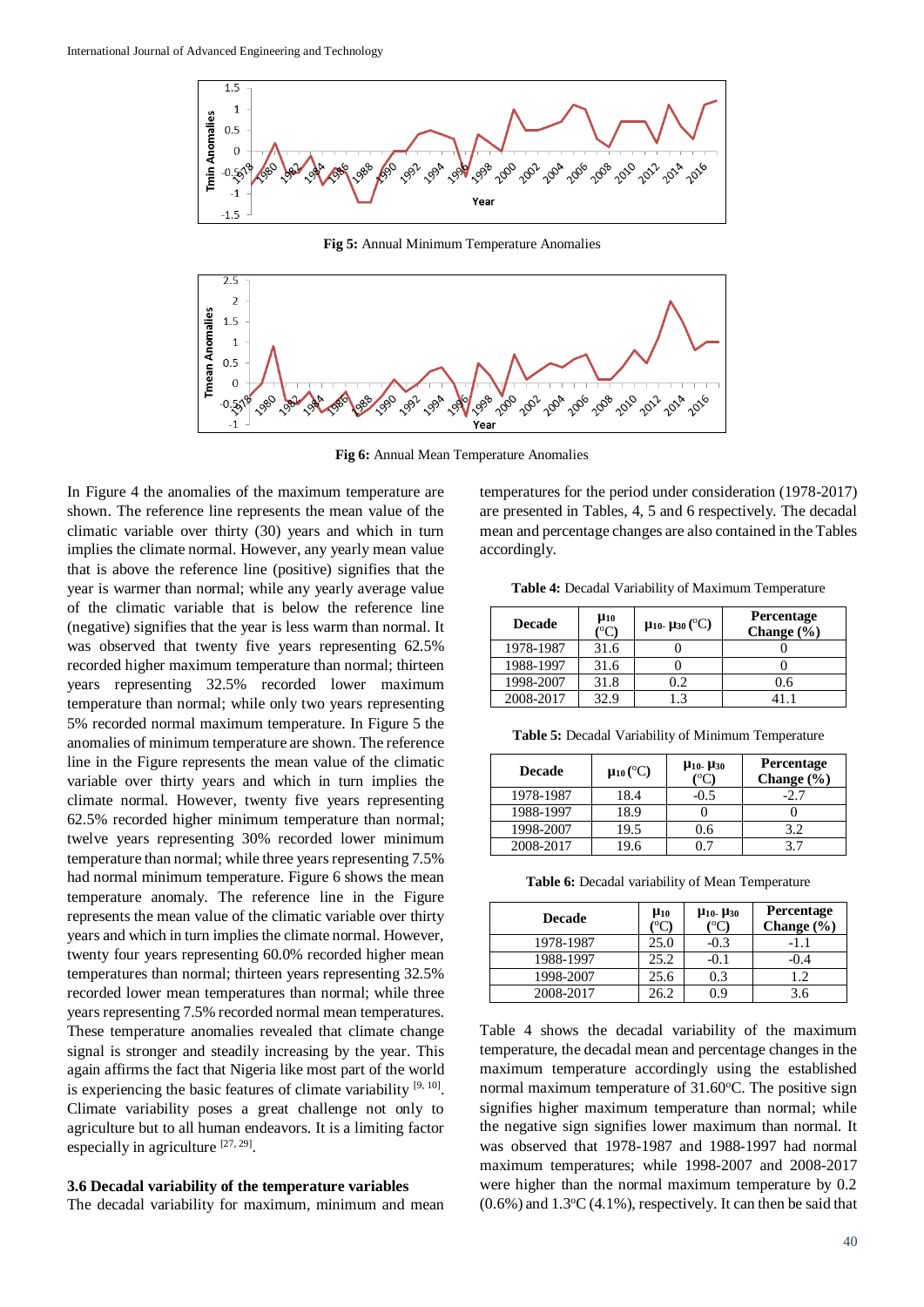the maximum temperature over the last two decades (1998- 2007 and 2008-2017) was on the increase. However, 2008- 2017 recorded the highest maximum temperature which was above the normal by  $1.3^{\circ}$ C. Table 5 shows the decadal variability of the minimum temperature, the decadal mean and percentage changes in the maximum temperature accordingly using the established normal maximum temperature of  $18.90^{\circ}$ C. It was observed that 1978-1987 decade was associated with less minimum temperature of  $0.5^{\circ}C$  (2.7%); while 1988-1997 was normal. The remaining two decades (1998-2007 and 2008-2017) have much minimum temperature of  $0.6$   $(3.2\%)$  and  $0.7\degree$ C  $(3.7\%)$ respectively. Table 6 shows the decadal variability of the mean temperature, the decadal mean and percentage changes in the mean temperature accordingly using the established normal maximum temperature of 25.30°C. It was observed that the first two decades (1978-1987 and 1988-1997) representing 50% were having less mean temperature of  $0.3$ <sup>o</sup>C  $(1.1\%)$  and  $0.1$ <sup>o</sup>C  $(0.4\%)$  respectively; while the remaining two last decades (1998-2007 and 2008-2017) representing 50% also were having much mean temperature of 0.3 $\degree$ C (1.2%) and of 0.9 $\degree$ C (3.6%). This implied that the mean temperature was on the successive increase during the

last two decades with each decade having higher mean temperature than the previous decade. These results affirm the report by  $[28, 30]$ , that the global trends of most countries now experience their highest national temperatures from 2001 upward and this can affect plant growth and development  $[4, 27]$ . This implies that all other areas of human endeavors could also be affected by this trend.

# **3.6 Trend Analysis**

# **3.6.1 Parametric Test**

The results of the regression and the corresponding t test results of maximum, minimum and mean temperatures for the period under consideration (1978-2017) are contained in Tables 8 and 9, 10 and 11, and 12 and 13 respectively. The slope of the regression of these climatic variables represents the trend in the climatic variables.

**Table 8:** Regression Analysis of Maximum Temperature

| <b>Model</b>    |       |                  | <b>Unstd Coefficients Std Coefficients</b> | т       |                     |  |
|-----------------|-------|------------------|--------------------------------------------|---------|---------------------|--|
|                 |       | <b>Std Error</b> | Beta                                       |         | <b>Significance</b> |  |
| Constant 31.182 |       | 0.225            |                                            | 138.602 | 0.000               |  |
| Years           | 0.037 | 0.010            |                                            | 0.534   | 0.000               |  |

Dependent Variable: Maximum Temperature

**Table 9:** t test for Maximum Temperature

|                            |             |      | <b>Paired Difference</b>                  |              |          |    |                          |
|----------------------------|-------------|------|-------------------------------------------|--------------|----------|----|--------------------------|
|                            |             |      | 95% Confidence Interval of the Difference |              |          | Df | <b>Sig</b><br>(2-tailed) |
|                            |             |      | Lower                                     | <b>Upper</b> |          |    |                          |
| Years and $T_{\text{max}}$ | .445<br>-11 | .783 | 15.051<br>- 1                             | -7.839       | $-6.419$ | 39 | 0.000                    |

| Table 10: Regression Analysis of Minimum Temperature |  |  |  |  |  |
|------------------------------------------------------|--|--|--|--|--|
|------------------------------------------------------|--|--|--|--|--|

| Model    |        | <b>Unstd Coefficients</b>                                                                                                                      | <b>Std Coefficients</b> | т       | <b>Significance</b> |  |  |
|----------|--------|------------------------------------------------------------------------------------------------------------------------------------------------|-------------------------|---------|---------------------|--|--|
|          |        | <b>Std Error</b>                                                                                                                               | Beta                    |         |                     |  |  |
| Constant | 18.238 | 0.135                                                                                                                                          | 0.759                   | 135.048 | 0.000               |  |  |
| Years    | 0.041  | 0.006                                                                                                                                          |                         | 7.197   | 0.000               |  |  |
|          |        | $\mathbf{r}$ $\mathbf{r}$ $\mathbf{r}$ $\mathbf{r}$ $\mathbf{r}$ $\mathbf{r}$ $\mathbf{r}$ $\mathbf{r}$ $\mathbf{r}$ $\mathbf{r}$ $\mathbf{r}$ |                         |         |                     |  |  |

Dependent Variable: Minimum Temperature

**Table 11:** t test for Minimum Temperature

|                     |       |     | <b>Paired Difference</b>                  |       |       |    |                   |
|---------------------|-------|-----|-------------------------------------------|-------|-------|----|-------------------|
|                     |       |     | 95% Confidence Interval of the Difference |       |       | Df | Sig<br>(2-tailed) |
|                     |       |     | Lower                                     | Upper |       |    |                   |
| Years and $T_{min}$ | 1.415 | 773 | -4.1                                      | 5.002 | 0.798 | 39 | 0.430             |

**Table 12:** Regression Analysis of Mean Temperature

| Model    | <b>Unstd Coefficients</b> |                                           | <b>Std Coefficients</b><br>m |         |                     |
|----------|---------------------------|-------------------------------------------|------------------------------|---------|---------------------|
|          |                           | <b>Std Error</b>                          | <b>B</b> eta                 |         | <b>Significance</b> |
| Constant | 24.735                    | 0.142                                     | 0.720                        | 173.608 | 0.000               |
| Years    | 0.039                     | 0.006                                     |                              | 6.404   | 0.000               |
|          |                           | Den en Jant Vanjaklar Maan, Tanananatsus- |                              |         |                     |

Dependent Variable: Mean Temperature

**Table 13:** t test for the Mean Temperature

|                      |          |      |     | <b>Paired Difference</b>                  |          |          |                   |       |
|----------------------|----------|------|-----|-------------------------------------------|----------|----------|-------------------|-------|
|                      |          |      |     | 95% Confidence Interval of the Difference |          | Df       | Sig<br>(2-tailed) |       |
|                      |          |      |     | Lower                                     | ∪pper    |          |                   |       |
| Years and $T_{mean}$ | $-5.030$ | .246 | 778 | $-8.627$                                  | $-1.434$ | $-2.829$ | 39                | 0.007 |

The *t*-test result in determining the statistical significance of the upward trend in the maximum temperature is shown in Table 9. Since the absolute computed *t*-value (6.419) obtained is  $>$  the critical value of *t*-value (1.685) at 95%

confidence level, the upward maximum temperature trend of 5.34°C/decade in Table 8 is statistically significant at 95% confidence level. The *t*-test result in determining the statistical significance of the upward trend in the minimum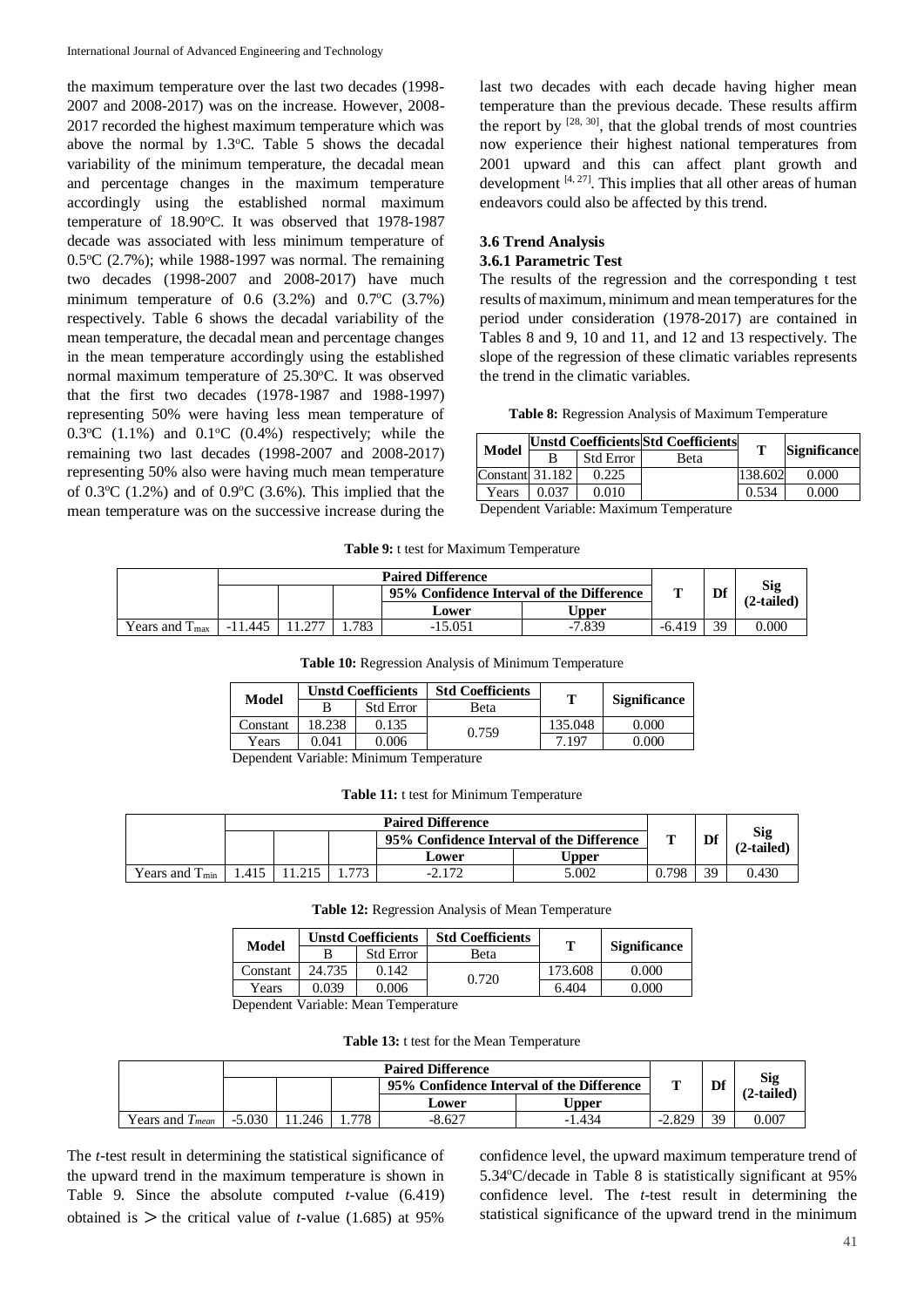temperature is shown in Table 11. Since the absolute computed *t*-value (0.798,) obtained is  $\leq$  the critical value of *t*-value (1.685) at 95% confidence level, the upward minimum temperature trend of  $7.59^{\circ}$ C/decade in Table 10 is not statistically significant at 95% confidence level. The *t*-test result in determining the statistical significance of the upward trend in the mean temperature is shown in Table 12. Since the absolute computed  $t$ -value (2.829 obtained is  $\geq$ the critical value of *t*-value (1.685) at 95% confidence level, the upward mean temperature trend of 7.20 °C/decade in Table 13 is statistically significant at 95% confidence level.

# **3.7 Non parametric test**

The Sen's estimator slope of the annual maximum, minimum and mean temperatures for the period under investigation are shown in Table 14. From the result it is observed that the maximum temperature recorded downward trend of 0.1℃/yr in 1978-1987 decade; while it recorded upward trend of 0.1℃/yr in 1998-2007 decade. The remaining two decades (1988-1997 and 2008-2017) recorded no trend in the maximum temperature. Similarly, the minimum temperature recorded upward trend of 0.1℃/yr in 1988-1997 periods, while 1978-1987, 1998-2007 and 2008-2017 decades recorded no trend. The mean temperature was associated with upward trend of 0.2℃/yr, 0.2℃/yr, 0.1℃/yr, and 0.2℃/yr, respectively during 1978-1987, 1988-1997, 1998-2007 and 2008-2017 decades.

**Table 14:** Sen's Estimator Slope of the Climatic Variables

| <b>Periods</b> | <b>Trends of Climatic Variables</b> |                   |                    |  |  |  |
|----------------|-------------------------------------|-------------------|--------------------|--|--|--|
|                | $T_{max}$ (°C/yr)                   | $T_{min}$ (°C/yr) | $T_{mean}$ (°C/yr) |  |  |  |
| 1978-1987      | $-0.1$                              | 0.0               | 0.2                |  |  |  |
| 1988-1997      | 0.0                                 | 1.0               | 02                 |  |  |  |
| 1998-2007      | 0.1                                 | 0.0               |                    |  |  |  |
| 2008-2017      |                                     |                   |                    |  |  |  |

The Mann Kendall test was carried out to further ascertain the trend in the temperature variables and also to determine its statistical significance using the *Z*-statistics. The Mann Kendall test for the annual maximum, minimum and mean temperatures are shown in Table 15.

**Table 15:** Mann Kendall of the Climatic Variables

|              | <b>Climatic Variables</b> |           |            |  |
|--------------|---------------------------|-----------|------------|--|
|              | $T_{max}$                 | $T_{min}$ | $T_{mean}$ |  |
| Periods      | 1978-1987                 | 1978-1987 | 1978-1987  |  |
| Mann Kendall | $-1.000$                  | 0.000     | 1.000      |  |
| Z Statistics | 0.000                     | 0.000     | 0.000      |  |
| Periods      | 1988-1997                 | 1988-1997 | 1988-1997  |  |
| Mann Kendall | 0.000                     | 2.000     | 3.000      |  |
| Z statistics | 0.000                     | 0.092     | 0.179      |  |
| Periods      | 1998-2007                 | 1998-2007 | 1998-2007  |  |
| Mann Kendall | 1.000                     | 0.000     | 1.000      |  |
| Z Statistics | 0.000                     | 0.000     | 0.000      |  |
| Periods      | 2008-2017                 | 2008-2017 | 2008-2017  |  |
| Mann Kendall | 0.000                     | 0.100     | 0.200      |  |
| Z Statistics | 0.000                     | 0.000     | 0.174      |  |

It was observed that the annual maximum temperature had Mann Kendall of 1.0 and 1.0 in 1978-1987 and 1998-2007

respectively implying decreasing and increasing trends respectively but they are not statistically significant at 95% confidence level. Moreover, the minimum temperature recorded Mann Kendall of 2.0 in 1988-1997 decade but it was not statistically Mann significant at 95% confidence level. On the other hand, the mean temperature recorded positive Kendall values of: 1.0, 3.0, 1.0 and 2.0, respectively in 1978- 1987, 1988-1997, 1998-2007 and 2008-2017 decades. This signified that all the decades were associated with upward trend in the mean temperature, but none is statistically significant at 95% confidence level. This result signified that the area recorded upward trend in mean temperature in all the decades during 1978-2017 periods, implying that the area is becoming warmer. According to  $[4]$ , this could impair with the growth and development of plants, reduces soil water availability, thereby affecting agricultural yields and could have vicious effects on the entire environment.

# **4. Conclusion**

This study is a part of an ongoing study on climate variability where temperature data of forty years (1978-2017) for Auchi, Edo State, Nigeria was collected from the archive of NiMet in order to ascertain the temperature variability of the area. This study has further revealed that temperature variability is noticeable. Therefore, it is imperative to sensitize the general public about its existence due to its cruel influence on agriculture and other aspects of human endeavors in order to take the necessary measures and adaptation options to alleviating and controlling its effects. Finally, it is recommended that further studies on climate variability should be carried out specifically in other parts of the country considering more meteorological variables, such as wind speed, atmospheric pressure, relative humidity, rainfall, etc.

# **5. Acknowledgement**

My gratitude goes to the Nigerian Meteorological Agency (NiMet) for assisting me with the data used for this study. I also thank Prof. Azi Samuel O of the Department of Physics, Faculty of Physical Sciences, University of Benin, Benin City, Nigeria and Prof. Augusto José Pereira Filho of the Institute of Astronomy, Geophysics and Atmospheric Sciences, University of Sao Paulo, Brazil for their assistance and contributions.

# **6. References**

- 1. Ukhurebor KE, Batubo TB, Abiodun IC, Enoyoze E. The Influence of Air Temperature on the Dew Point Temperature in Benin City, Nigeria, Journal for Applied Science and Environmental Management. 2017a; 21(4):657-660.
- 2. NOAA. Observing Climate Variability and Change, National Oceanic and Atmospheric Administration. 2007.

(http://www.oar.noaa.gov/climate/observing.html).

- 3. Rasul G, Chaudhry QZ, Mahmood A, Hyder KW. Effect of Temperature Rise on Crop Growth and Productivity, Pakistan Journal of Meteorology. 2014; 8(15):53- 62.
- 4. Ramirez D, Ordaz JL, Mora J, Acosta A, Serna B. Belize Effect of Climate Change on Agriculture, Department for International Development, United Nations. 2003.